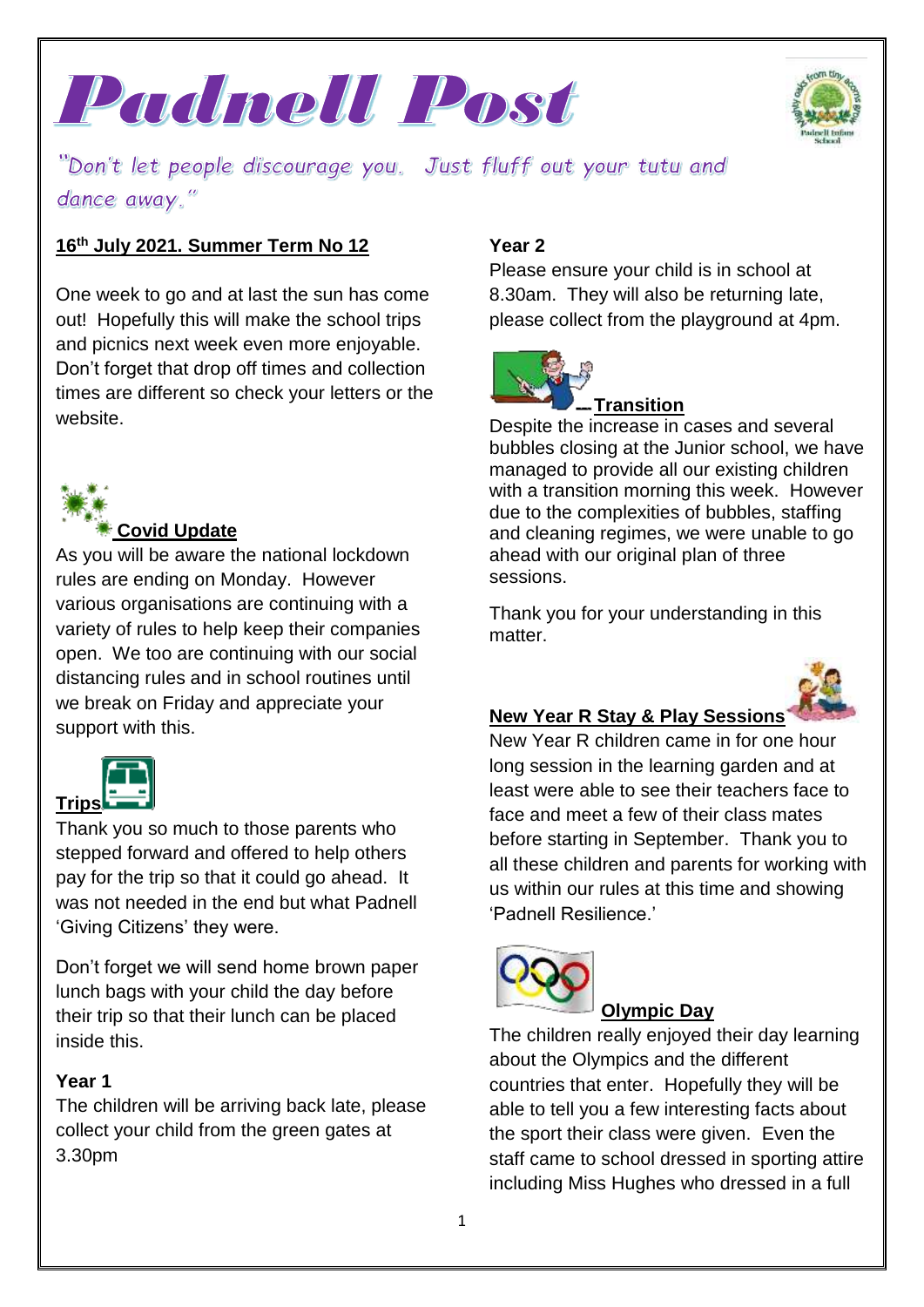



"Don't let people discourage you. Just fluff out your tutu and dance away."

set of cricket whites was asked why she was dressed as Buzz Lightyear! I for one will be tuning in for some of the exciting action over the summer and I hope you too will be getting behind our British athletes.



## **Smoking at the gate**

I have been asked to request that you do not smoke right outside the school gates allowing all those walking in a smoke free entry.



#### **Eat them to Defeat them!**

Thank you for supporting the Eat them to Defeat them" campaign. Keep up the great eating habbits over the summer and we look forward to building on this in the Autumn term.

My thanks to Mr Baker-Gall for co-ordinating this and to the guest chefs for being good sports and getting involved.

## **Parent Survey**

As a result of the campaign we have been asked to share this link to find out more about children's eating habits. Your views will shape the next campaign but also may feed into school catering companies. . HC3S [#EatThemToDefeat](https://ccbshampshirecc.researchfeedback.net/bqjmec) Them [Parent/Guardian](https://ccbshampshirecc.researchfeedback.net/bqjmec) Survey 2021



## **Summer Reading Challenge**

The Library's Summer Reading Challenge has now started and finishes on Saturday 18th September.

The theme this year is Wild World Heroes and will inspire children to explore ways of helping to save the planet. The characters and landscape are illustrated by awardwinning children's author and illustrator Heath McKenzie. This year the children will be able to join and complete the challenge both online and in one of the Hampshire Libraries.

Children will be learning more about it in school next week.

#### **Back to Basics**

Attached are some tips and ideas to support your child's wellbeing during the summer holidays.

#### **Connect4 Families**

If you're looking for things to do to keep your children occupied over the holidays, the attached three documents may be of interest.

Kind Regards,

Mrs Grayson **Headteacher**